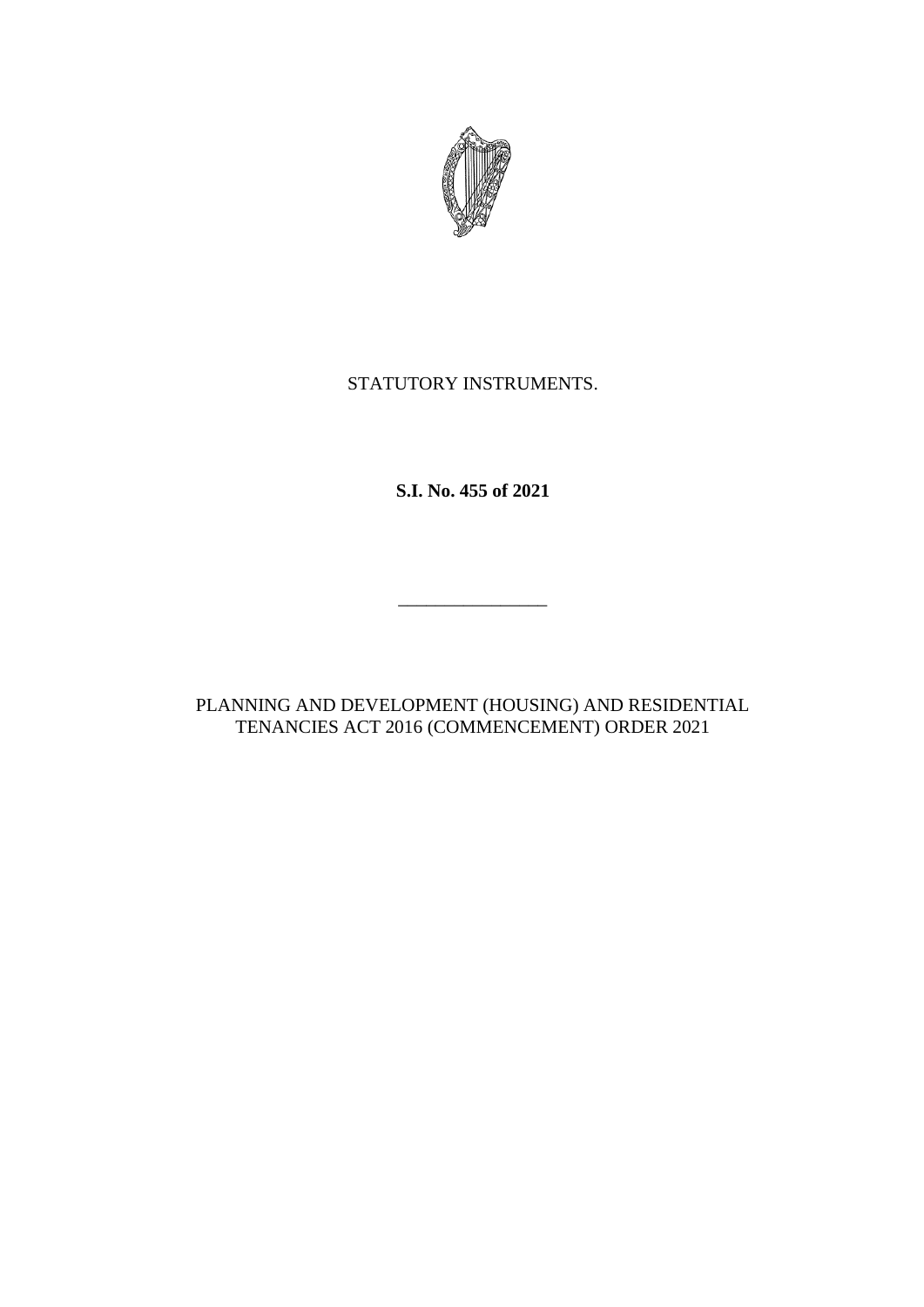## S.I. No. 455 of 2021

### PLANNING AND DEVELOPMENT (HOUSING) AND RESIDENTIAL TENANCIES ACT 2016 (COMMENCEMENT) ORDER 2021

I, DARRAGH O'BRIEN, Minister for Housing, Local Government and Heritage, in exercise of the powers conferred on me by paragraph (a) of subsection (3) of section 1 of the Planning and Development (Housing) and Residential Tenancies Act 2016 (No. 17 of 2016), hereby order as follows:

1. This Order may be cited as the Planning and Development (Housing) and Residential Tenancies Act 2016 (Commencement) Order 2021.

2. The  $9<sup>th</sup>$  day of September 2021 is appointed to be the day on which subsection (1) (amended by subsection (1) of section 57 of the Planning and Development (Amendment) Act 2018 (No. 16 of 2018)) of section 28 of the Planning and Development (Housing) and Residential Tenancies Act 2016 (No 17 of 2016)) shall come into operation.



GIVEN under my Official Seal, 8 September, 2021.

DARRAGH O'BRIEN, Minister for Housing, Local Government and Heritage.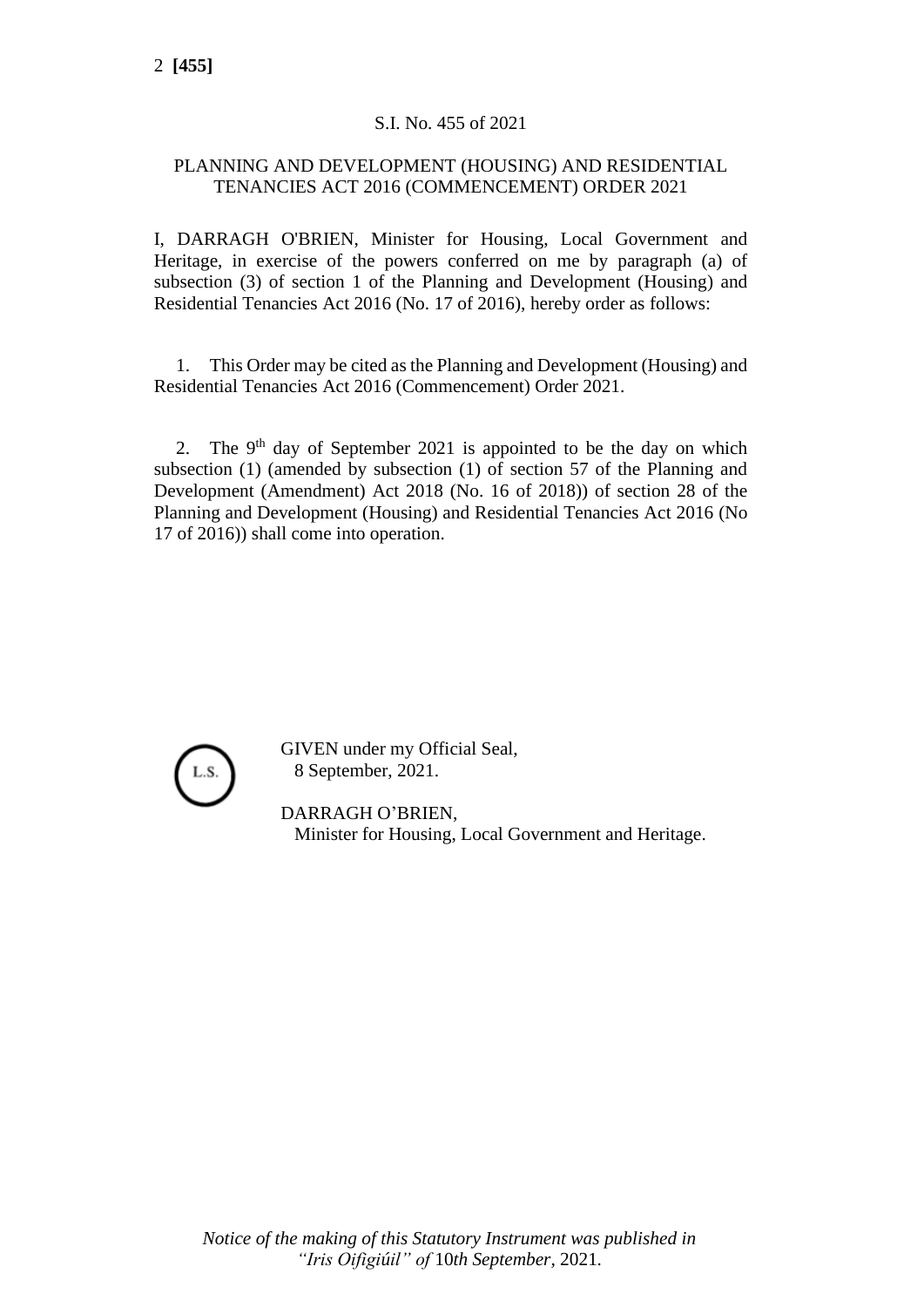#### EXPLANATORY NOTE

#### (*This note is not part of the Instrument and does not purport to be a legal interpretation*)

This Order brings section 28(1) of the Planning and Development (Housing) and Residential Tenancies Act 2016 (No. 17 of 2016) (as amended by subsection (1) of section 57 of the Planning and Development (Amendment) Act 2018 (No. 16 of 2018)) into operation on the 9th day of September 2021. Section 28(1) of the 2016 Act, as amended, amends section 42 of the Planning and Development Act 2000 to delete section  $42(1)(a)(ii)$ , which allows for applications for extensions of the appropriate period of a planning permission where commercial, economic or technical considerations beyond the applicant's control substantially militated against either commencement or substantial works in respect of the development.

Section 28(1) of the 2016 Act, as amended, also amends section 42 of the Planning and Development Act 2000 to introduce a requirement at section  $42(1)(a)(i)(II)$  that an authority must be satisfied that an environmental impact assessment or appropriate assessment was not required before the original planning permission was granted, prior to extending an appropriate period of a permission, and amends section 42(4) of the Planning and Development Act 2000 to allow up to two extensions of the appropriate period of a planning permission provided the combined duration of both extensions does not exceed 5 years.

To note, section  $42(1)(a)(i)(II)$  is further amended by the European Union (Planning) (Habitats, Birds and Environmental Impact) Regulations 2021, which also came into operation on 9 September 2021.